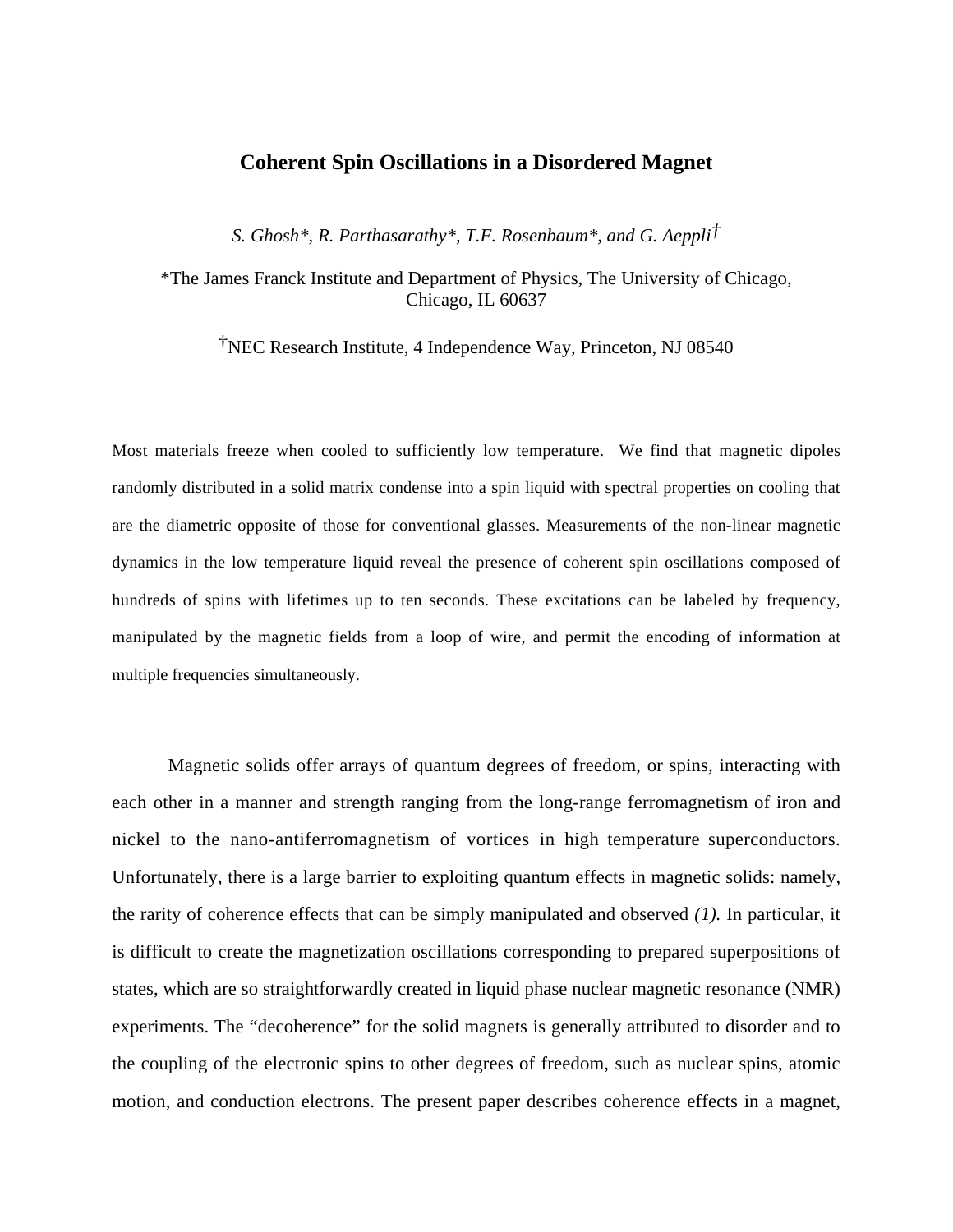$LiHo<sub>0.045</sub>Y<sub>0.955</sub>F<sub>4</sub>$ , which is highly disordered, but does not suffer from coupling to either conduction electrons or to atomic motions because it is a strongly ionic insulator with the spins derived from small, non-overlapping electronic orbitals.

Pure LiHo $F_4$  is a ferromagnet because of its crystal structure and the dominant role of the magnetic dipole interaction (2) between the unpaired f electrons of the  $Ho^{3+}$  ions. When nonmagnetic  $Y^{3+}$  ions are randomly substituted for the Ho<sup>3+</sup> ions, the fact that the anisotropic dipolar interaction can be antiferromagnetic as well as ferromagnetic begins to matter. The result is that with decreasing dipole concentration the ferromagnetism is first suppressed and then destroyed, to be replaced by conventional spin freezing *(3)*, analogous to the freezing of liquids into glasses. In a glass, barriers to relaxation proliferate with decreasing temperature and the system response slows and broadens. A surprising result of an early study *(4)* was that contrary to intuition as well as to theory *(5)***,** further dilution of Ho by Y eliminated the glassy freezing in favor of a state that becomes progressively less glassy on cooling to temperatures as low as tens of mK. The "antiglass" state for  $LiHo<sub>0.045</sub>Y<sub>0.955</sub>F<sub>4</sub>$  is the host for the coherence effects that we have discovered.

We cooled a single crystal of LiHo<sub>0.045</sub>Y<sub>0.955</sub>F<sub>4</sub> with dimensions (1.0 x 0.5 x 0.5) cm<sup>3</sup> to mK temperatures using a helium dilution refrigerator. The energy scale is set by the nearestneighbor dipole interaction strength,  $J_{nn} = 1.2$  K. Internal crystal fields force the randomly distributed Ho dipoles to point along the long crystalline c-axis, providing a one-dimensional Ising spin symmetry. We focus on how the sample magnetization responds to oscillating external magnetic fields along the c-axis of varying amplitudes  $h_{ac}$  (6). Ordinary disordered magnets respond to a changing external field via exponential relaxation  $exp(-t/\tau)$ , where  $\tau$  is a characteristic time. When transformed into the frequency domain, this corresponds to the Debye form (7),  $\chi(f) = \frac{\chi_o}{1 + 2\pi i f \tau}$ . Glasses are typically described by a distribution of relaxation times, resulting in a response function that is the superposition of Debye forms for the times  $\tau$  in the

distribution. The outcome is a spectrum that becomes progressively wider on cooling *(3,8).*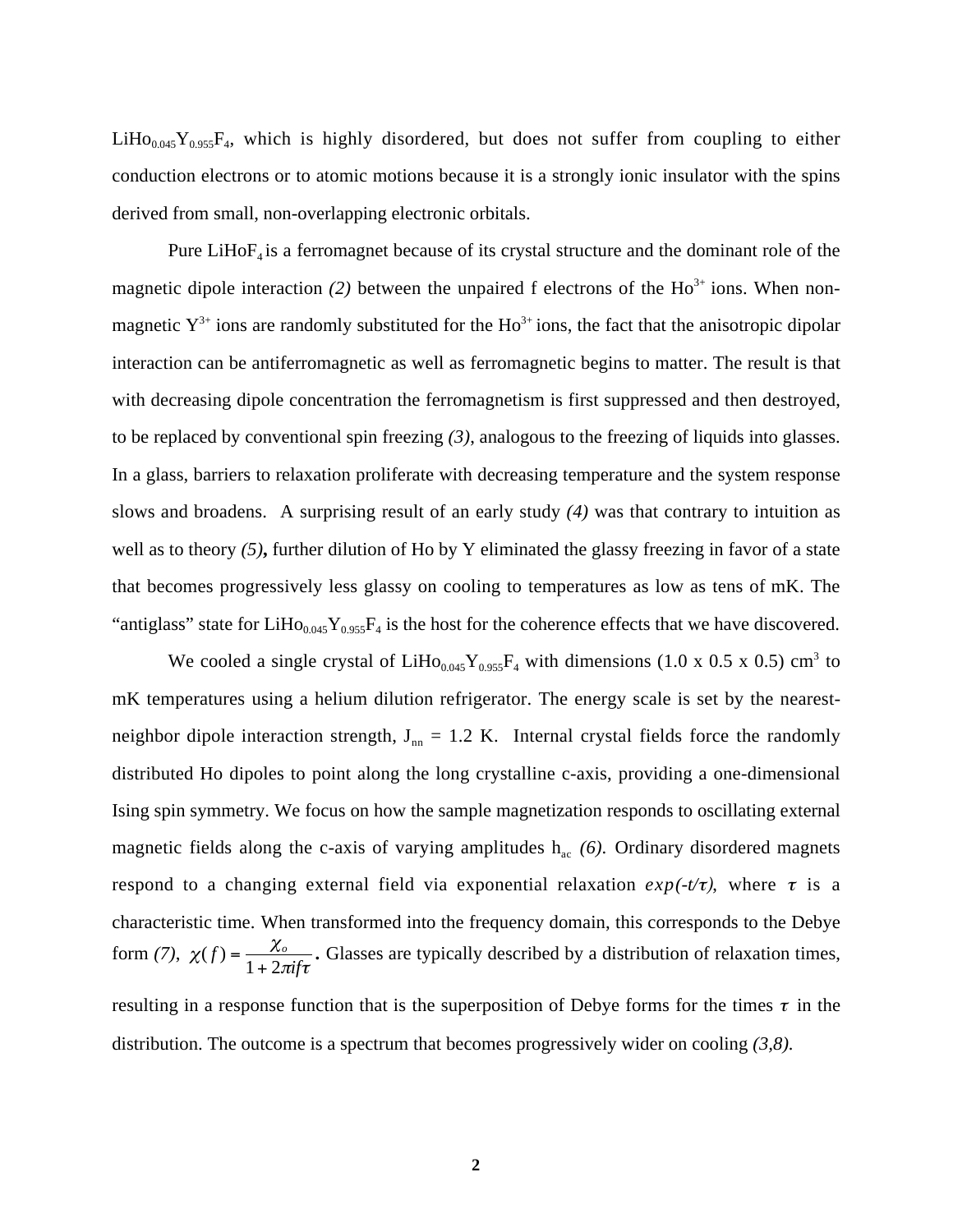

FIG. 1: Imaginary  $(\chi'')$  part of the magnetic susceptibility over five decades of frequency f for the diluted, dipolarcoupled Ising magnet LiHo<sub>0.045</sub>Y<sub>0.955</sub>F<sub>4</sub>. As expected, the dynamical response moves to lower frequency with decreasing temperature, but contrary to expectations for glassy systems, the spectral width narrows – and hence the barriers to spin relaxation diminish – as the disordered magnet is cooled. At the lowest temperatures the spectrum is narrower than Debye, indicating that classical relaxation of spins and spin clusters cannot describe the data. Lines are guides to the eye. Inset: Deviations from classical Arrhenius behavior for the peaks of the spectra (collected on cooling) emerge below  $T \sim$ 0.12 K.

We plot  $\chi''(f)$  for LiHo<sub>0.045</sub>Y<sub>0.955</sub>F<sub>4</sub> over five decades in f at seven different temperatures (Fig. 1). Spin relaxation becomes slower at low temperature, and the spectral response moves to lower f with decreasing T. The typical frequency for spin reorientation, given by the peak in  $\chi''(f)$ , falls below 1 Hz for T < 0.090 K. Even while the overall dynamics slows, the spectrum continues to narrow down to the lowest T, opposite to the behavior observed in regular dielectric and magnetic glasses. The response function actually becomes narrower than Debye: 0.8 decades at  $T = 0.050$  K as compared to the theoretical limit of 1.14 decades full width at half maximum for a single relaxation time. Moreover, the distribution of relaxation times becomes severely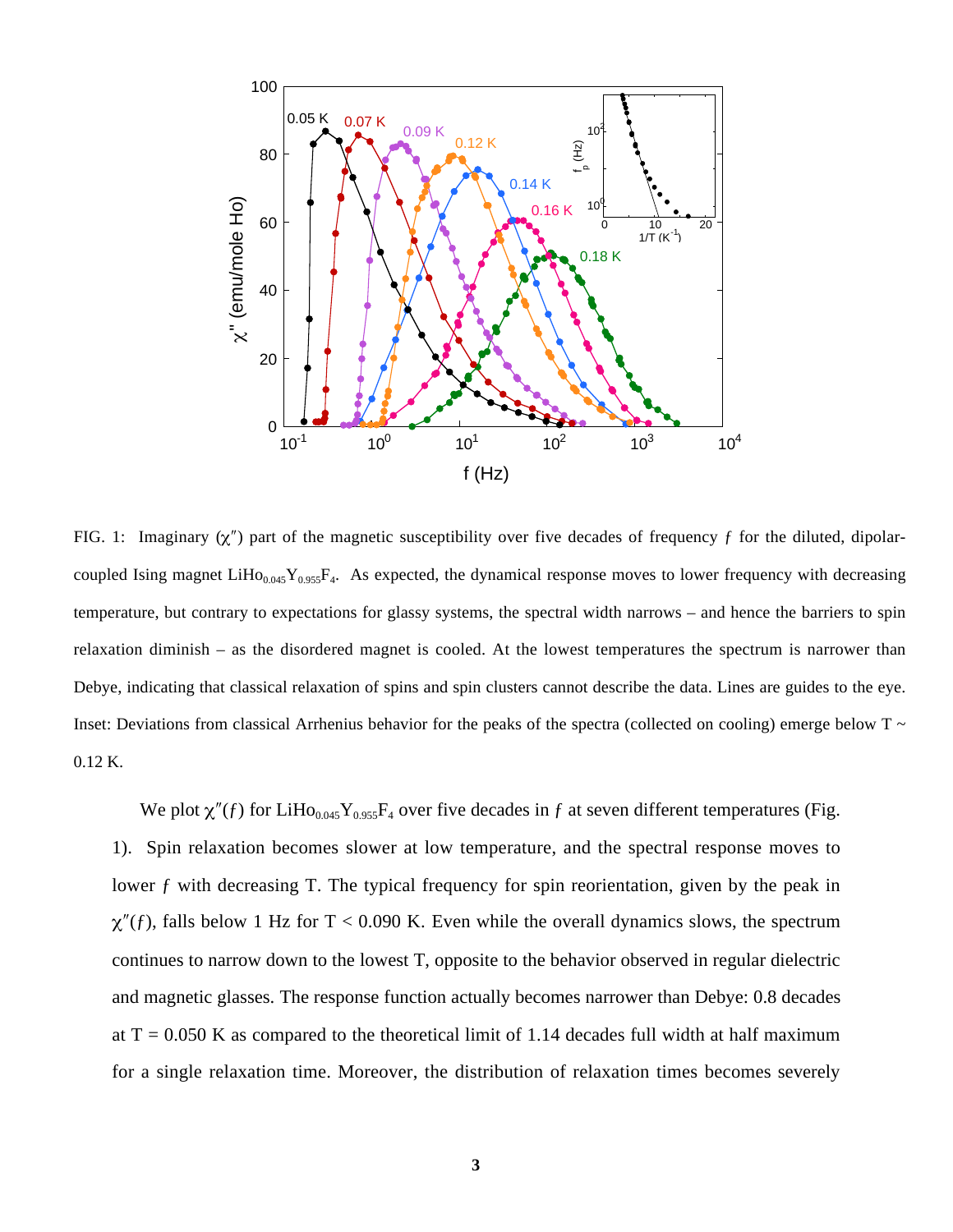truncated at low frequencies (long times) as an apparent gap *(9,10)* opens in the spectrum below a cutoff ƒ varying between 1 and 0.1 Hz on cooling from 0.120 to 0.050 K.



FIG. 2: (**A**) Amplitude and (**B**) phase lag of the magnetization oscillation appearing in response to a 5 Hz field oscillation at T = 0.110 K with excitation amplitude  $h_{ac}$ . The solid line is the Brillouin function, M = Ngm<sub>B</sub>s·tanh(ngm<sub>B</sub>sh<sub>ac</sub>/k<sub>B</sub>T), for an s=1/2 Ising spin with a g-factor of 14. A least squares fit gives  $n = 260$  for the number of Ho spins (each carrying 7m<sub>B</sub>) per cluster, with N = 7.0 x 10<sup>17</sup> cm<sup>-3</sup> total spins responding. Inset: The imaginary part of the magnetic susceptibility at T = 0.110 K with (red) and without (black circles) a 0.2 Oe pump pulse at  $f = 5$  Hz. The pump burns a hole in the spectrum at that frequency, indicating that the spectrum is composed of a discrete set of independent oscillators. Comparison to a spectrum at T = 0.150 K (black squares), with coincident  $f_p$  but a larger intrinsic width, rules out simple heating due to the pump.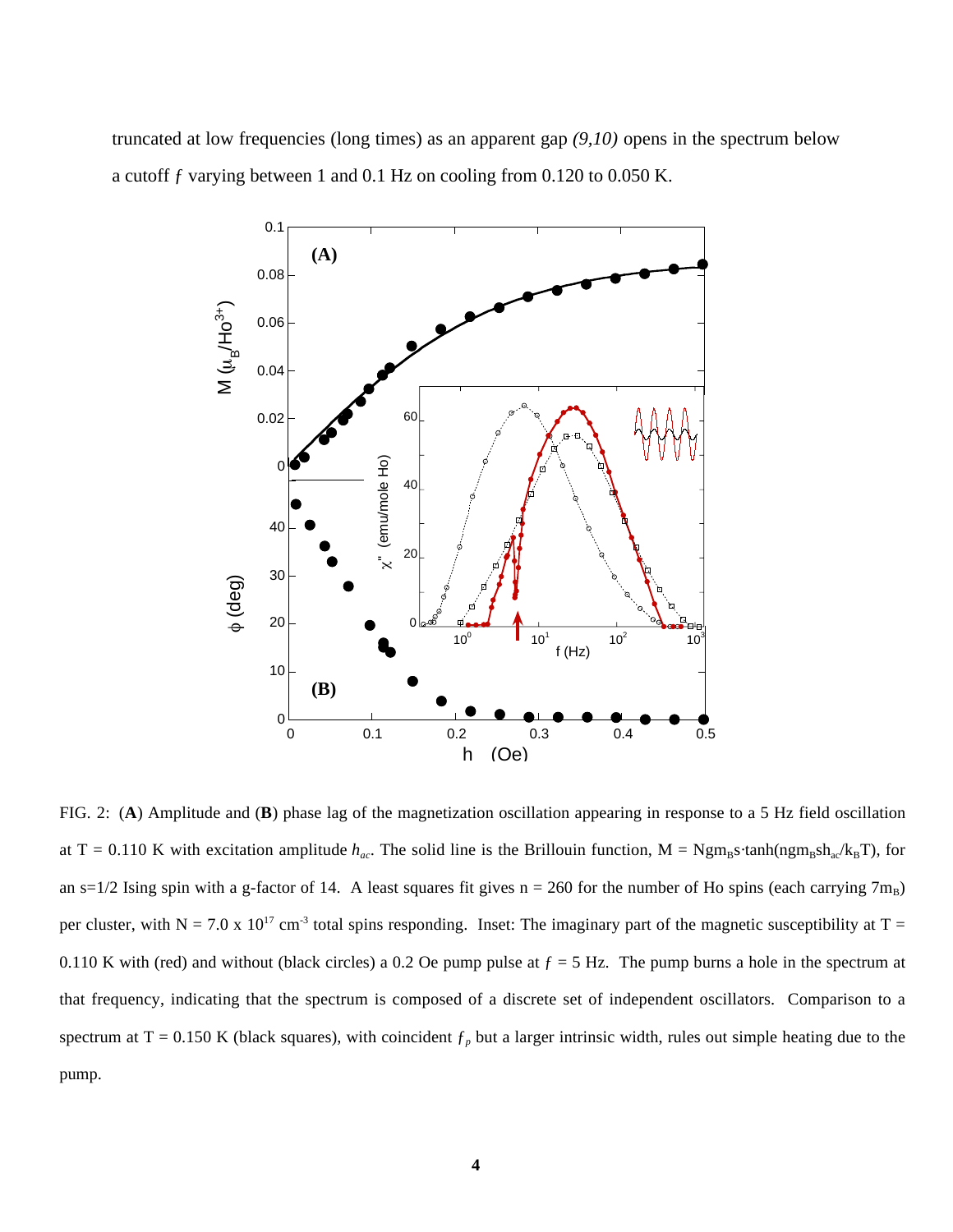The sharpened spectra and the appearance of a gap imply that we are dealing with a set of oscillators rather than a distribution of relaxation times. An important consequence is that we should be able to address the oscillators individually via the technique of resonant hole burning, exactly as for optical systems. Hole burning consists of saturating an inhomogeneously broadened resonance line at its resonance frequency, bleaching the system response at that frequency *(11).* The first signature of bleaching is saturation of the signal amplitude with excitation field. Fig. 2A demonstrates exactly such an effect for a 5 Hz excitation applied to our disordered magnet at  $T = 0.110$  K. In addition, Fig. 2B shows that the phase lag between the signal and the excitation essentially vanishes on crossing between the linear, low-field and saturated, high-field regimes. Thus, dissipation decreases sharply on raising the excitation field.

The resonant character of the high-field, non-dissipative regime is established by simultaneously applying a high amplitude pump and a small amplitude probe along the Ising axis (Fig. 2, inset). The pump frequency is kept fixed while that of the probe is varied to obtain the spectrum. The pump has several significant effects. First, the spectrum's peak shifts from 6 Hz to 27 Hz. Second, while the spectral shape below the peak remains unchanged on the logarithmic-linear scale used to plot the data, it narrows above the peak. Furthermore, the spectrum is considerably narrower than that found when the temperature is raised to 0.150 K, to obtain (in the small probe amplitude limit) the same peak frequency, and we conclude that the pump is not simply heating the sample. Finally, and most dramatically, the pump amplitude of merely 0.2 Oe (five times the probe amplitude  $h_{ac} = 0.04$  Oe) at  $f = 5$  Hz carves out a hole in  $\chi''(f)$  that removes 75% of the original signal. No other portion of the spectrum is similarly affected. Varying the pump frequency burns holes of similar depth and width for any given  $f <$  $f_p$ . A macroscopic number of spins defines any such independent state: integrating  $\chi''(f)/f$  over *f* and normalizing by T yields  $\sim 7.5 \times 10^{17}$  spins cm<sup>-3</sup> transparent to the probe, which is fully 1.5% of the total number accessible at  $T = 0.110$  K.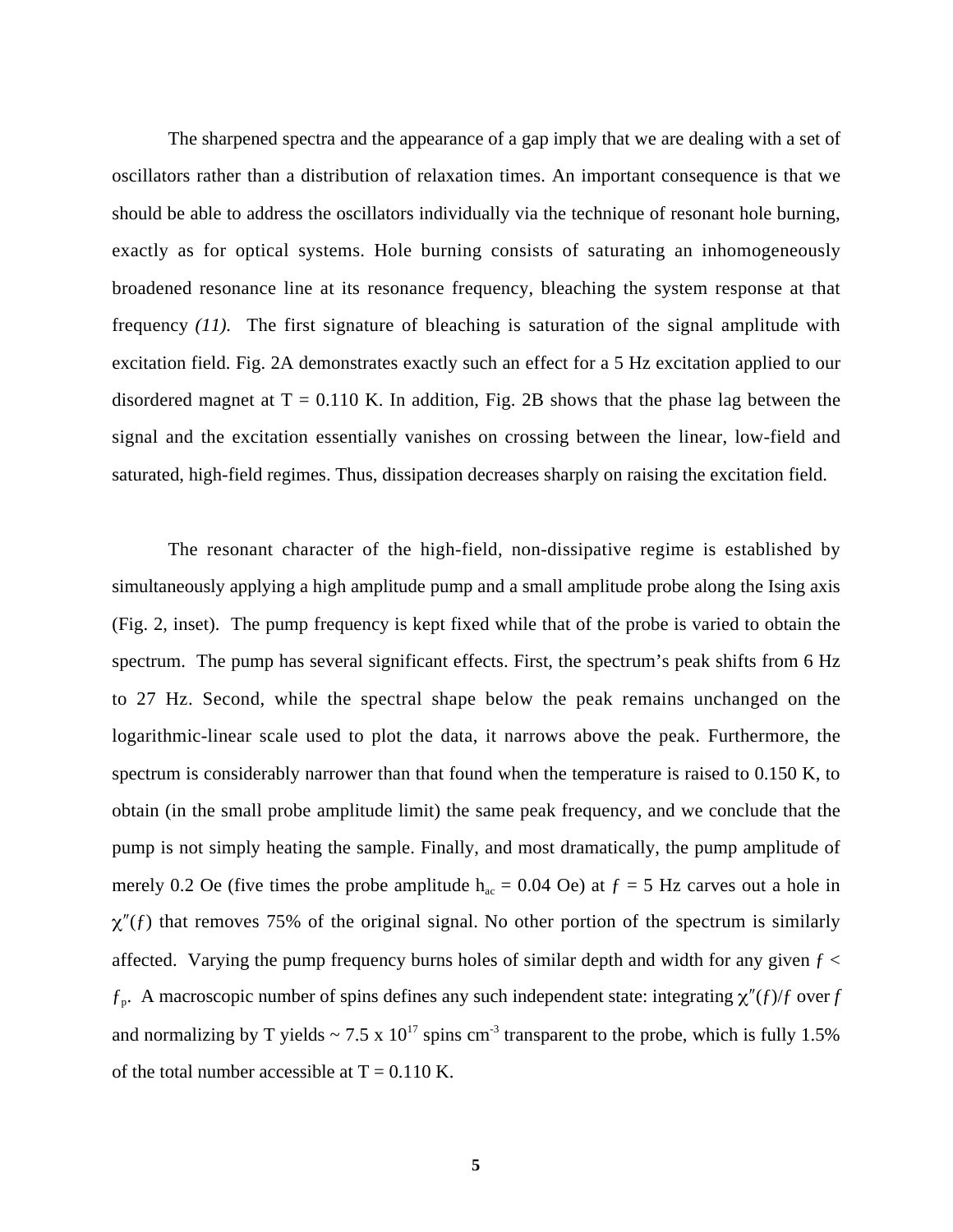

FIG. 3: Multiple holes burned into the spectrum using a square wave pump at  $f = 3$  Hz (second Fourier component at  $f = 9$  Hz), demonstrates the ability to encode simultaneously multiple bits of information. The hole at  $f = 15$  Hz is not shown.

If the oscillators excited at one resonance frequency are independent from other oscillators in the antiglass, then it may be possible to burn holes in parallel at different frequencies. To this end, we substituted a square wave pump for the sinusoidal pump. By Fourier decomposition of the square wave, the substitution is equivalent to applying simultaneous sinusoidal pumps at  $f_0$ ,  $3f_0$ ,  $5f_0$ ... with peak-to-peak amplitudes  $a_0$ ,  $a_0/3$ ,  $a_0/5$  ..., respectively. In the resultant spectrum (Fig. 3), not only is there a hole at 3 Hz, but there is a second one at 9 Hz, and the latter is about one-third as deep as the first, which is the ratio of excitation amplitudes in the Fourier expansion.

How long can the collective spin excitations maintain coherence against dissipation? We answer this question by looking for free induction decay after applying a pump signal and then shutting it off (Fig. 4A). The magnetization continues to oscillate at the pump frequency for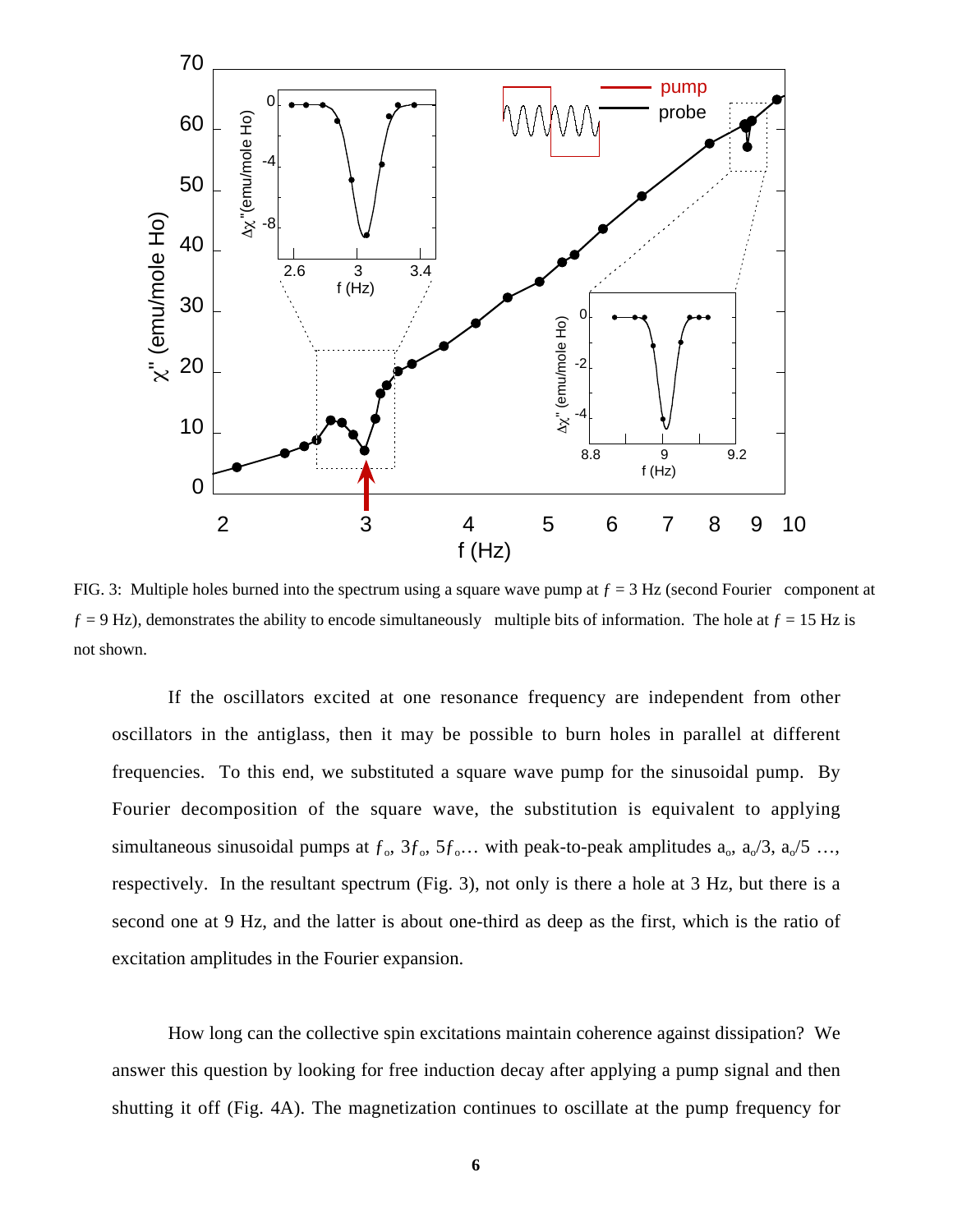times very much longer than the 0.2 s oscillation period of the pump. The extent of the free induction decay depends on temperature: the decay time rises from 4 s to 10 s on cooling from 0.125 to 0.070 K.



FIG. 4: (**A**) Persistent magnetization oscillations seen after running a 5 Hz pump with an amplitude of 0.2 Oe for 600 sec. The zero of time refers to when the pump is shut off, and the data are in the 5 Hz rotating frame in phase with the pump. As the sample is cooled, dissipation decreases and the oscillations persist for progressively longer times. (**B**) Schematic of spin clusters transiting between their up and down magnetic states at low temperatures during different parts of an ac drive cycle. The cluster magnetization is a degree of freedom subject to a potential which for zero applied field (A & C) contains two degenerate minima corresponding to up and down states. External fields tilt the potential, until at sufficiently high field only a single minimum survives, corresponding to magnetization along the field direction (B & D). An ac drive field produces an oscillating potential for the cluster magnetization, resulting in a variety of stochastic effects at low drive amplitudes *(19,20)* and saturation and phase locking effects at high amplitudes.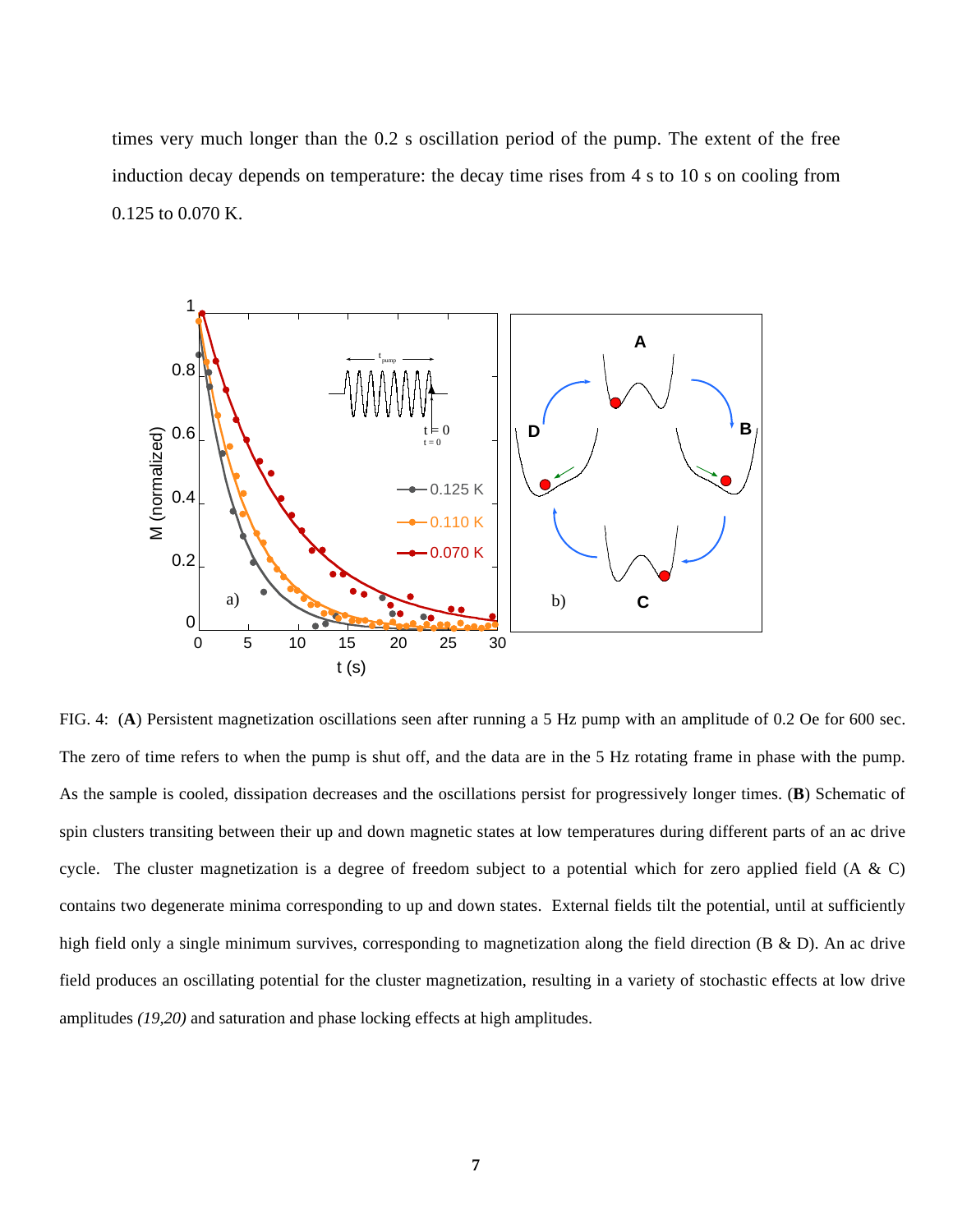The coherent hole-burning and free induction decay of the magnetic excitations in  $LiHo<sub>0.045</sub>Y<sub>0.955</sub>F<sub>4</sub>$  appear to be derived from a collection of nearly independent oscillators embedded in a spin liquid rather than the relaxational modes responsible for the spectral depletion phenomena seen in conventional magnetic and dielectric solids *(12-14).* What might these oscillators be? The most natural possibility is that they are magnetic clusters switching between states with up and down polarization. A cluster can be represented as a particle with a single coordinate – its magnetization – moving in a potential with two minima corresponding to the up and down polarized states (Fig 4B). For zero applied field, the minima will be separated by a barrier, and switching between the minima occurs at random intervals due to a combination of thermally activated hopping over and quantum tunneling through the barrier. In large fields the barrier disappears, and there is only one minimum corresponding to a fully polarized cluster. If the system is driven by a small ac magnetic field, the random barrier hopping and tunneling processes will result in dissipative dynamics, but for high drive amplitudes the motion will be deterministic over a large part of the oscillatory cycle. It is then describable in terms of Newtonian equations, and even can become dissipationless (Fig. 2B). The long-term ringing which we observe subsequently as free induction decay (Fig. 4A) is perhaps the most striking manifestation of the small dissipation for our spin clusters, and points to a large inertial term that is much larger than the dissipative term in the underlying equations of motion *(15).*

The origin of nearly dissipationless, non-linear dynamics is no doubt linked to that of the antiglass phenomenon. Understanding  $LiHo<sub>0.045</sub>Y<sub>0.955</sub>F<sub>4</sub>$  must require an ingredient that is missing from the theory of randomly distributed classical dipoles, for which a glass transition is anticipated even in the limit of infinite dilution *(5).* We suspect that the ingredient is quantum mechanics, which can play a role in the dilute system because the off-diagonal terms in the dipolar interaction can act as spin-flipping transverse fields. For disordered samples with sufficient Ho density to achieve ferromagnetism, these components of the dipolar interaction perpendicular to the Ising axis give rise to quantum mechanical ferromagnetic domain wall tunneling which survives even in the limit of zero external transverse field *(16).* For our dilute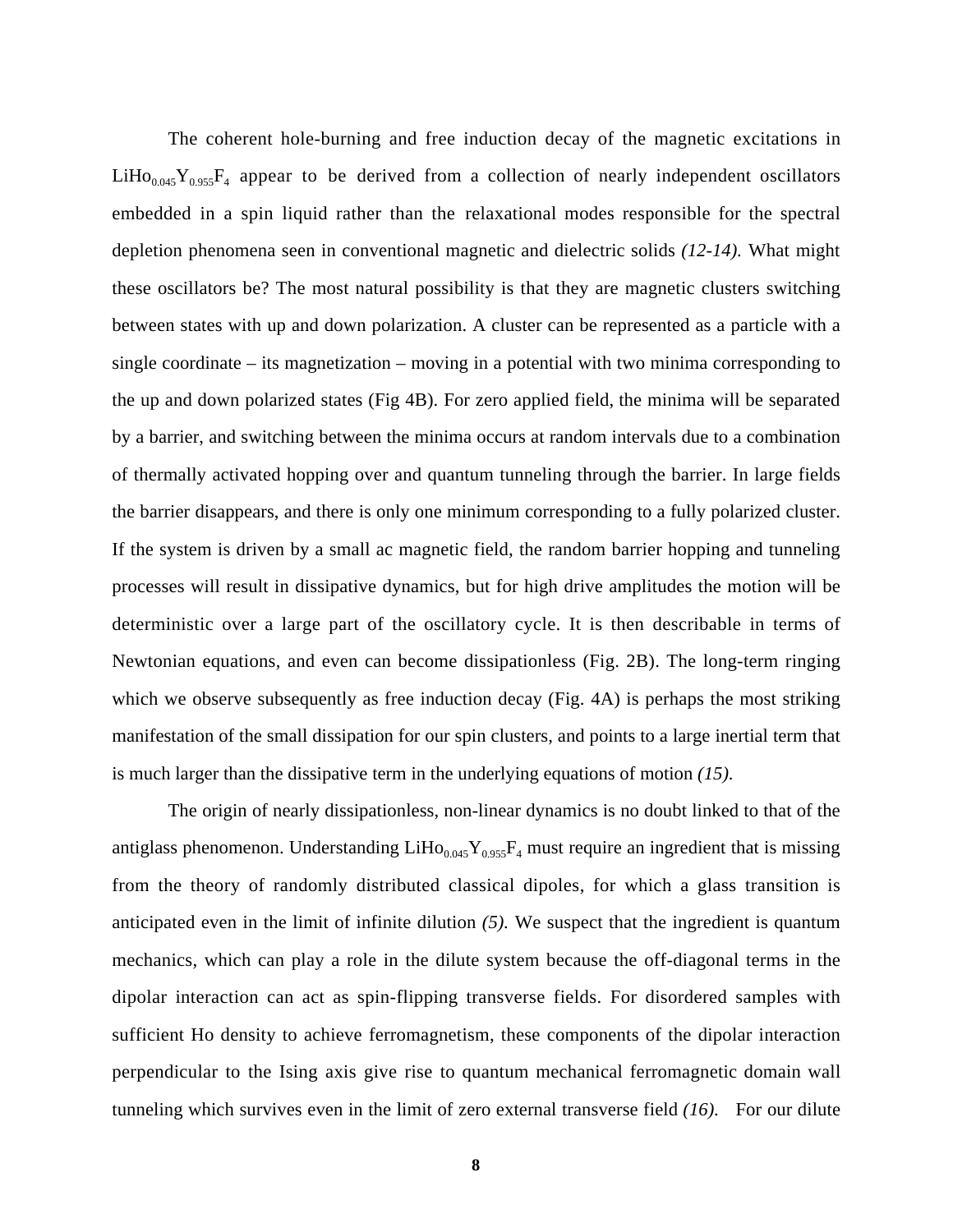crystals, the net outcome is neither a ferromagnetic nor a spin glass ground state *(17,18)*, but instead a subdivision of the system into clusters, whose conventional freezing is eventually limited by the quantum fluctuations brought about by the transverse fields from other clusters. The coherent oscillations that we observe could then be thought of as Rabi oscillations of the clusters in the weak transverse mixing fields.

We can use our data to see the crossover to quantum behavior and to measure the size of the clusters. The classical-quantum crossover is apparent from plotting (Fig. 1 inset) the frequency  $f_p$  where the imaginary part of the magnetic response peaks against temperature. At high T a thermally-activated Arrhenius form,  $f_p \sim exp(-\Delta/k_B T)$ , fits the data with a barrier height  $\Delta = 1.2$  K ~ J<sub>nn</sub>. For T < 0.120 K, the sharp, gap-like cutoff appears in  $\chi''(f)$  and there is a clear deviation from the Arrhenius law in the sense that the dynamics are too fast. We surmise that the dominant effect at low frequencies, drive amplitudes and temperatures becomes thermallyassisted quantum tunneling, with perhaps a role for stochastic synchronization effects *(19,20)* in defining the sharp, but nonetheless temperature-dependent, low frequency cutoff (Fig. 1).

The size of the clusters can be derived from the dependence of the magnetization on external magnetic field. The saturation of the magnetic response in Fig. 2A follows the familiar Brillouin form for Ising spins,  $M \sim \tanh(mh_{av}/k_BT)$ . Unlike a simple paramagnet, m here is not the magnetic moment of a single Ho ion *(21,22),* but rather the total moment of the spins locked together in the cluster. Analysis of this non-linear response reveals that the clusters responsible for the saturation and hole burning effects at  $T = 0.110$  K and  $f = 5$  Hz contain approximately 260 spins. This corresponds to cluster dimensions of approximately 6 Ho-Ho spacings on a side, and a probability of cluster membership of 1% for any given spin in the crystal, comparable to that deduced from the spectral weight carved out by the hole. A cluster of 260 spins each carrying 7 $\mu_B$  and driven at h<sub>ac</sub> = 0.5 Oe sets an effective energy scale ~ 0.13 K, comparable to the measuring temperature T, the onset temperature for deviations from Arrhenius behavior, and the temperature at which the spectral gap opens.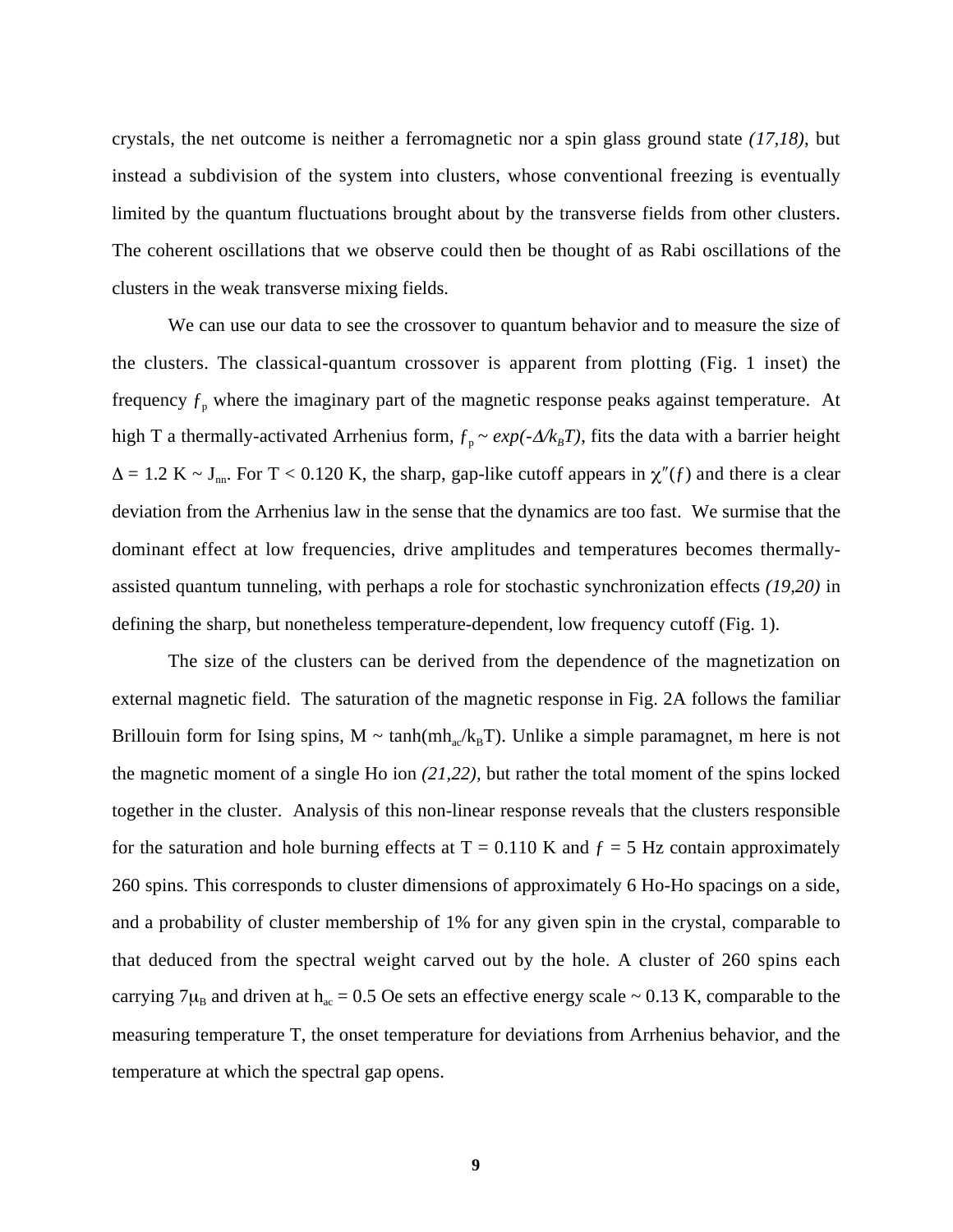Beyond the implications for the problem of disordered magnets, our data demonstrate the ability to imprint phase coherent information in a chemically homogeneous bulk magnetic material using frequency as a label. This means that solid magnets may yet have a future in quantum information processing applications where coherent spin oscillations are actively manipulated to implement computations *(23).* The necessary next step would involve entangling the states, a possibility that can be explored in  $Li(Ho, Y)F<sub>4</sub>$  because for this material an external transverse field readily produces quantum mixing *(16,24*).

## **REFERENCES**

- 1. J.M. Kikkawa, I.P. Smorchkova, N. Samarth, D.D. Awschalom, Science **277**, 1284 (1997).
- 2. J. M. Luttinger, L. Tisza, Phys. Rev. **70**, 954 (1947)
- 3. D. H. Reich et al., Phys. Rev. B **42**, 4631 (1990).
- 4. D. H. Reich, T. F. Rosenbaum, G. Aeppli, Phys. Rev. Lett. **59**, 1969 (1987).
- 5. A. Aharony, M.J. Stephen, J. Phys. C **14**, 1665 (1981).

6. A pair of induction coils was used in a standard gradiometer configuration, and the magnetization oscillations were measured using a digital lock-in technique. For sufficiently small  $h_{ac}$ , the oscillation amplitude is linear in  $h_{ac}$  and the constant of proportionality is a complex number representing the magnetic susceptibility,  $\chi(f) = \chi'(f) + i\chi''(f)$ ; the real and imaginary parts represent the in-phase and dissipative out-of-phase signals, respectively. Measuring frequencies ƒ ranged between 0.1 Hz and 100 kHz. Field amplitudes less than 0.05 Oe were required for linear response. The LiHo<sub>x</sub>Y<sub>1-x</sub>F<sub>4</sub> material was chosen for its known purity and homogeneity. The lattice constants vary by less than  $0.01\%$  between  $x = 0$  and 1, helping assure a statistically random distribution of the Ho ions. We have explicitly ruled out chemical segregation effects using neutron scattering studies which find no evidence for nuclear shortrange order due to clustering.

7. P. Debye, *Polar Molecules* (Chemical Catalogue, New York, 1929), p. 90.